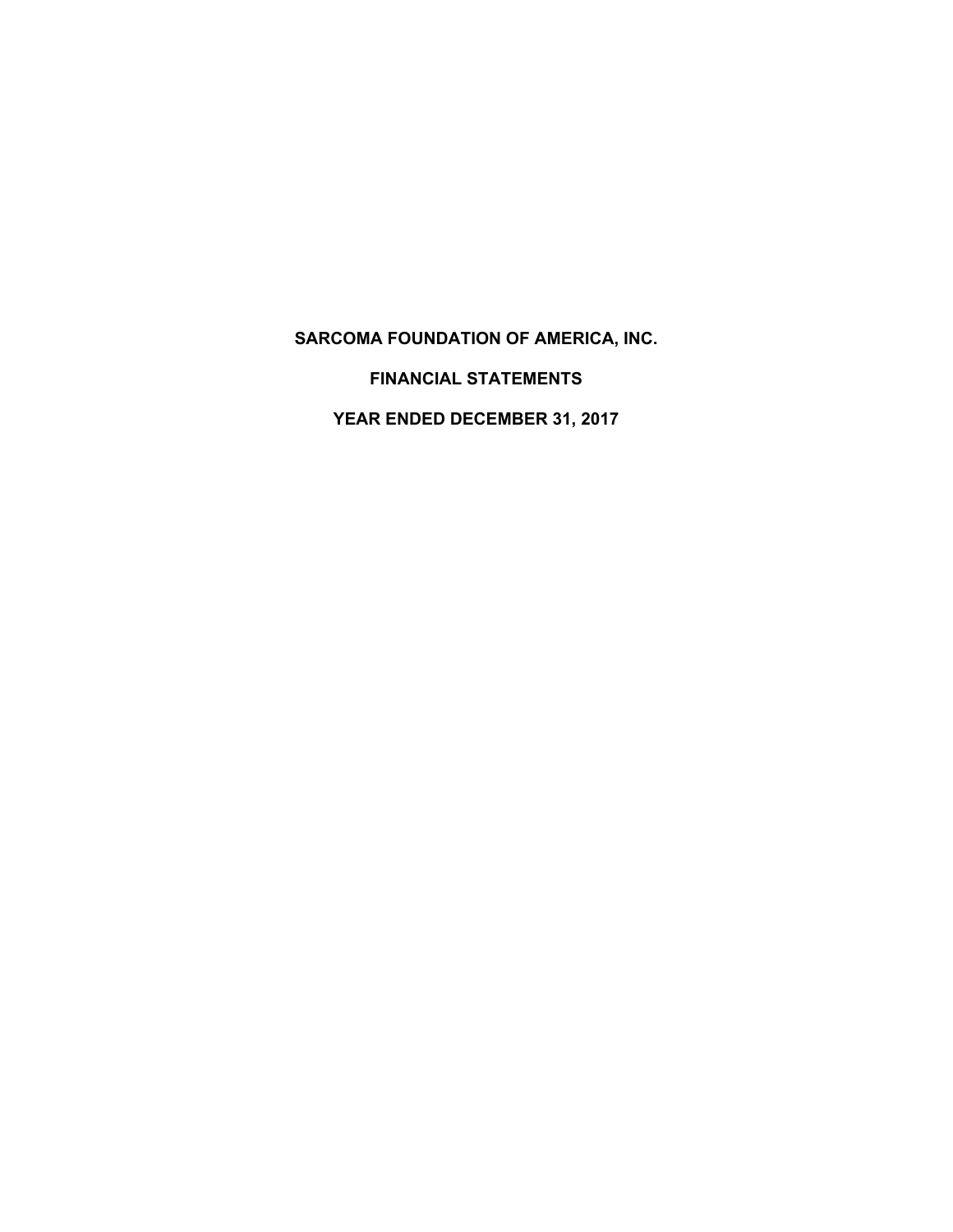# **YEAR ENDED DECEMBER 31, 2017**

# **Table of Contents**

|                                                   | Page    |
|---------------------------------------------------|---------|
| Independent auditor's report                      | 1       |
| <b>Financial statements</b>                       |         |
| Statement of financial position                   | $2 - 3$ |
| Statement of activities and changes in net assets | 4       |
| Statement of cash flows                           | 5       |
| Statement of functional expenses                  | 6       |
| <b>Notes to financial statements</b>              | 7 - 15  |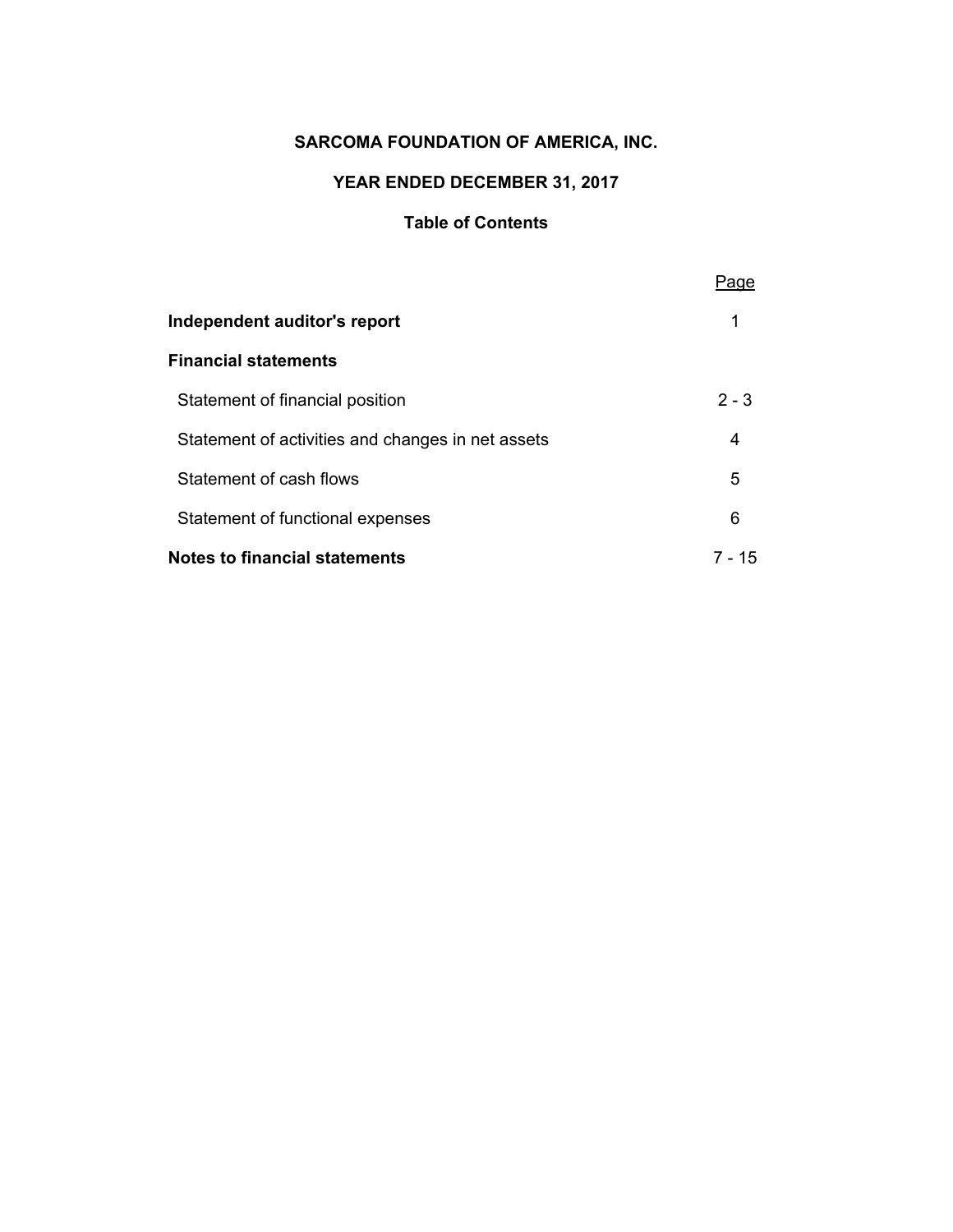

#### **INDEPENDENT AUDITOR'S REPORT**

To the Board of Directors Sarcoma Foundation of America, Inc. Damascus, Maryland

We have audited the accompanying financial statements of Sarcoma Foundation of America, Inc. (a nonprofit organization), which comprise the statement of financial position as of December 31, 2017, and the related statements of activities and changes in net assets, cash flows, and functional expenses for the year then ended, and the related notes to the financial statements.

#### **Management's Responsibility for the Financial Statements**

Management is responsible for the preparation and fair presentation of these financial statements in accordance with accounting principles generally accepted in the United States of America; this includes the design, implementation, and maintenance of internal control relevant to the preparation and fair presentation of financial statements that are free from material misstatement, whether due to fraud or error.

#### **Auditor's Responsibility**

Our responsibility is to express an opinion on these financial statements based on our audit. We conducted our audit in accordance with auditing standards generally accepted in the United States of America. Those standards require that we plan and perform the audit to obtain reasonable assurance about whether the financial statements are free from material misstatement.

An audit involves performing procedures to obtain audit evidence about the amounts and disclosures in the financial statements. The procedures selected depend on the auditor's judgment, including the assessment of the risks of material misstatement of the financial statements, whether due to fraud or error. In making those risk assessments, the auditor considers internal control relevant to the entity's preparation and fair presentation of the financial statements in order to design audit procedures that are appropriate in the circumstances, but not for the purpose of expressing an opinion on the effectiveness of the entity's internal control. Accordingly, we express no such opinion. An audit also includes evaluating the appropriateness of accounting policies used and the reasonableness of significant accounting estimates made by management, as well as evaluating the overall presentation of the financial statements.

We believe that the audit evidence we have obtained is sufficient and appropriate to provide a basis for our audit opinion.

#### **Opinion**

In our opinion, the financial statements referred to above present fairly, in all material respects, the financial position of Sarcoma Foundation of America, Inc. as of December 31, 2017, and the changes in its net assets and its cash flows for the year then ended in accordance with accounting principles generally accepted in the United States of America.

E. Cohen and Company, CPAs

September 24, 2018

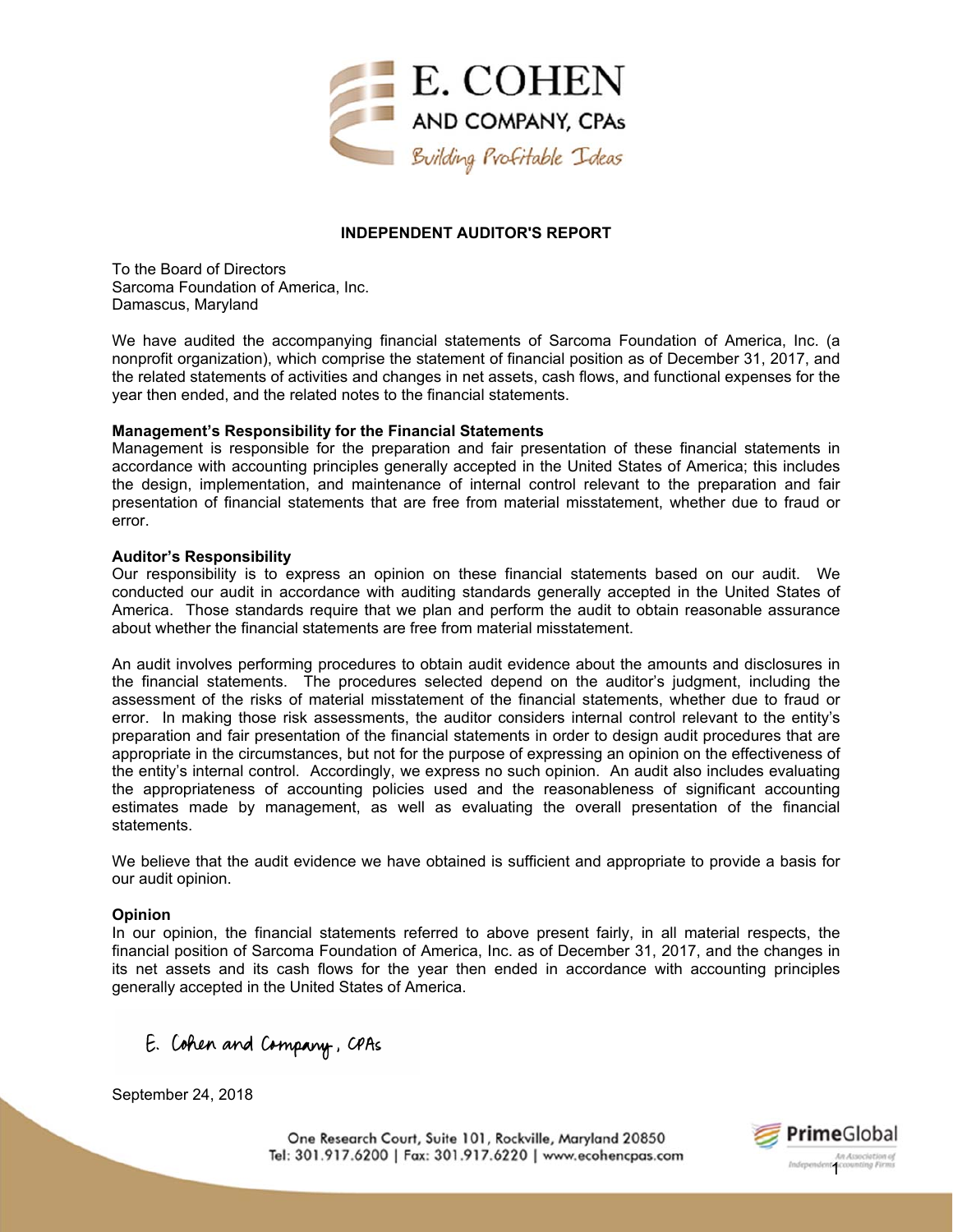### **STATEMENT OF FINANCIAL POSITION DECEMBER 31, 2017**

#### **ASSETS**

| <b>Current assets</b><br>Cash and cash equivalents | \$<br>1,606,685 |
|----------------------------------------------------|-----------------|
| Contributions receivable                           | 178,981         |
| Prepaid expenses                                   | 68,472          |
| Investments                                        |                 |
|                                                    | 4,415,223       |
| <b>Total current assets</b>                        | 6,269,361       |
| Property and equipment                             |                 |
| Machinery and equipment                            | 30,651          |
| Furniture                                          | 13,443          |
| Website                                            | 39,000          |
|                                                    |                 |
| Total property and equipment                       | 83,094          |
| Accumulated depreciation                           | (38, 854)       |
| Net property and equipment                         | 44,240          |
| Other assets                                       |                 |
| Contributions receivable                           | 50,000          |
| Deposits                                           | 4,946           |
|                                                    |                 |
| <b>Total other assets</b>                          | 54,946          |
| <b>Total assets</b>                                | \$<br>6,368,547 |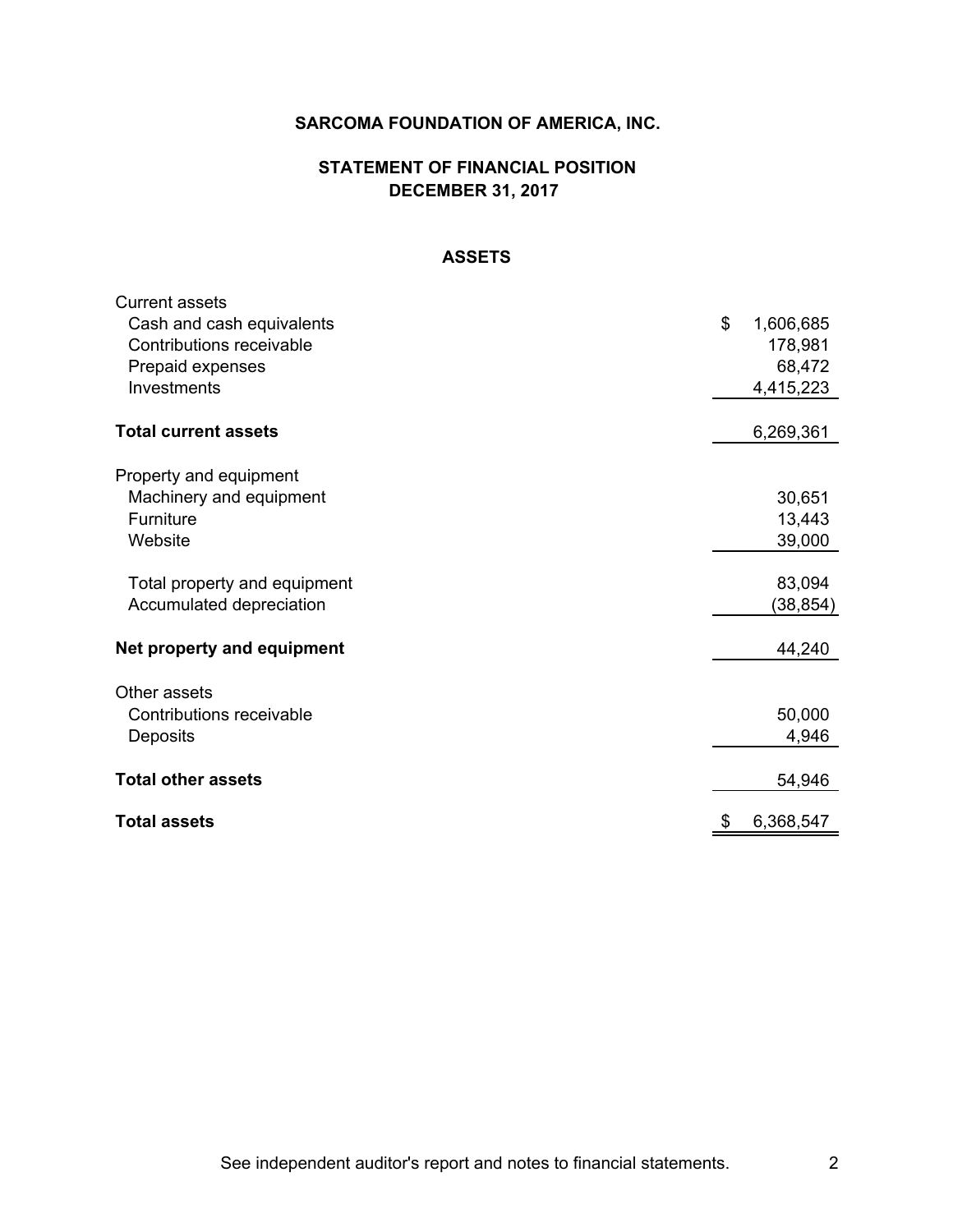# **STATEMENT OF FINANCIAL POSITION (CONTINUED) DECEMBER 31, 2017**

### **LIABILITIES AND NET ASSETS**

| <b>Total liabilities and net assets</b> | 6,368,547     |
|-----------------------------------------|---------------|
| <b>Total net assets</b>                 | 5,841,509     |
| <b>Temporarily restricted</b>           | 3,360,644     |
| <b>Total unrestricted</b>               | 2,480,865     |
|                                         |               |
| Undesignated                            | 1,943,007     |
| Board designated                        | 537,858       |
| Unrestricted                            |               |
| Net assets                              |               |
| <b>Total liabilities</b>                | 527,038       |
| Deferred revenue                        | 6,200         |
| Accrued payroll and payroll taxes       | 10,269        |
| Accrued expenses                        | 20,015        |
| Accounts payable                        | 52,940        |
| Grants payable                          | \$<br>437,614 |
| <b>Current liabilities</b>              |               |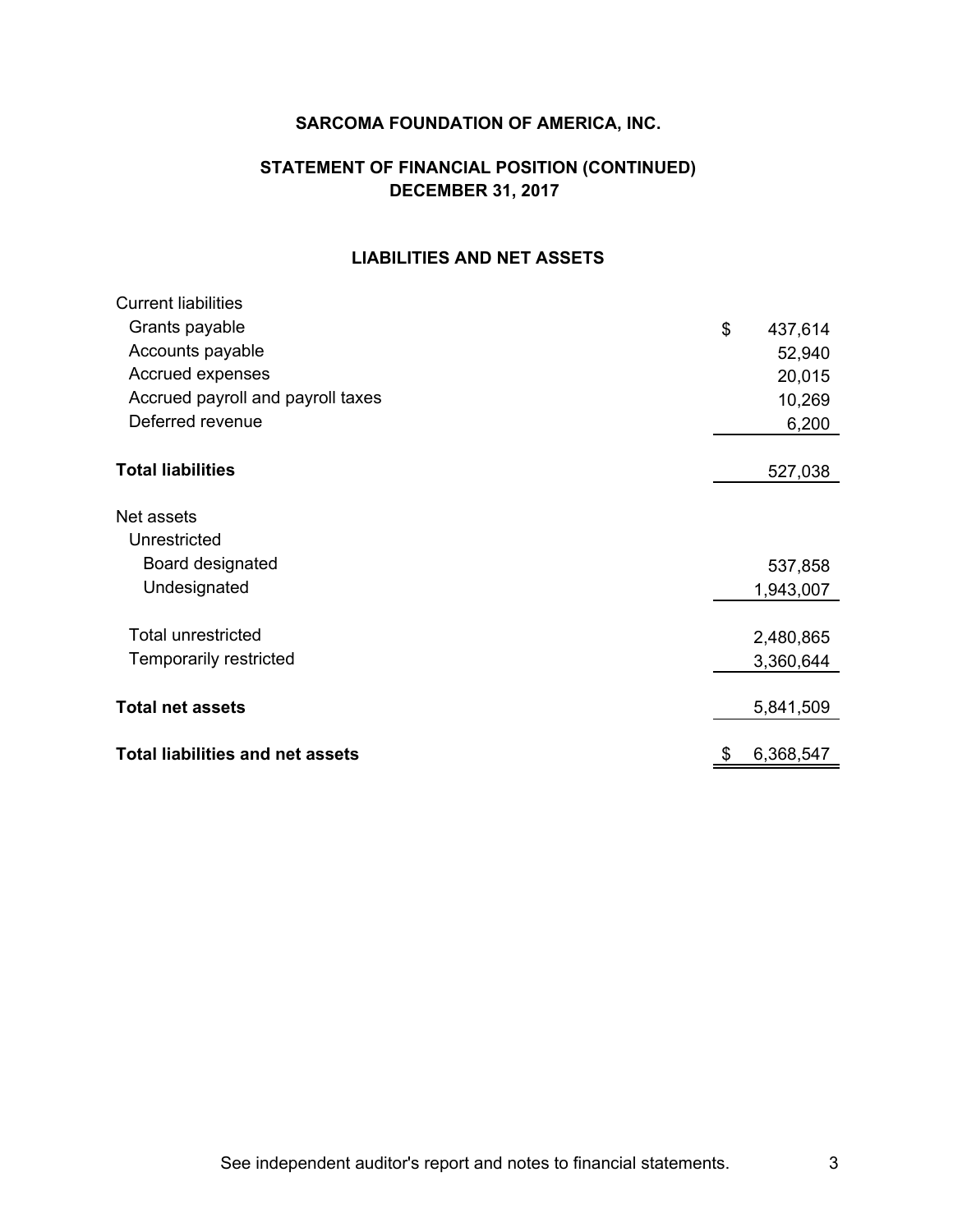# **STATEMENT OF ACTIVITIES AND CHANGES IN NET ASSETS YEAR ENDED DECEMBER 31, 2017**

|                               | <b>Unrestricted</b> |           |    | <b>Restricted</b> |    | <b>Total</b> |
|-------------------------------|---------------------|-----------|----|-------------------|----|--------------|
| <b>Revenues</b>               |                     |           |    |                   |    |              |
| Grants and contributions      | \$                  | 910,667   | \$ | 168,183           | \$ | 1,078,850    |
| Special events less direct    |                     |           |    |                   |    |              |
| expense of \$374,834          |                     | 894,297   |    | 78,700            |    | 972,997      |
| Investment income, net        |                     | 340,900   |    | 901               |    | 341,801      |
| Other revenue                 |                     | 156,101   |    | 9,000             |    | 165,101      |
| Net assets released from      |                     |           |    |                   |    |              |
| donor restrictions            |                     | 100,000   |    | (100,000)         |    |              |
|                               |                     |           |    |                   |    |              |
| <b>Total revenues</b>         |                     | 2,401,965 |    | 156,784           |    | 2,558,749    |
| <b>Expenses</b>               |                     |           |    |                   |    |              |
| Program services              |                     | 1,556,776 |    |                   |    | 1,556,776    |
| Management and general        |                     | 238,843   |    |                   |    | 238,843      |
| Fundraising                   |                     | 137,271   |    |                   |    | 137,271      |
|                               |                     |           |    |                   |    |              |
| <b>Total expenses</b>         |                     | 1,932,890 |    |                   |    | 1,932,890    |
| <b>Change in net assets</b>   |                     | 469,075   |    | 156,784           |    | 625,859      |
| Net assets, beginning of year |                     | 2,011,790 |    | 3,203,860         |    | 5,215,650    |
| Net assets, end of year       | \$                  | 2,480,865 | \$ | 3,360,644         | \$ | 5,841,509    |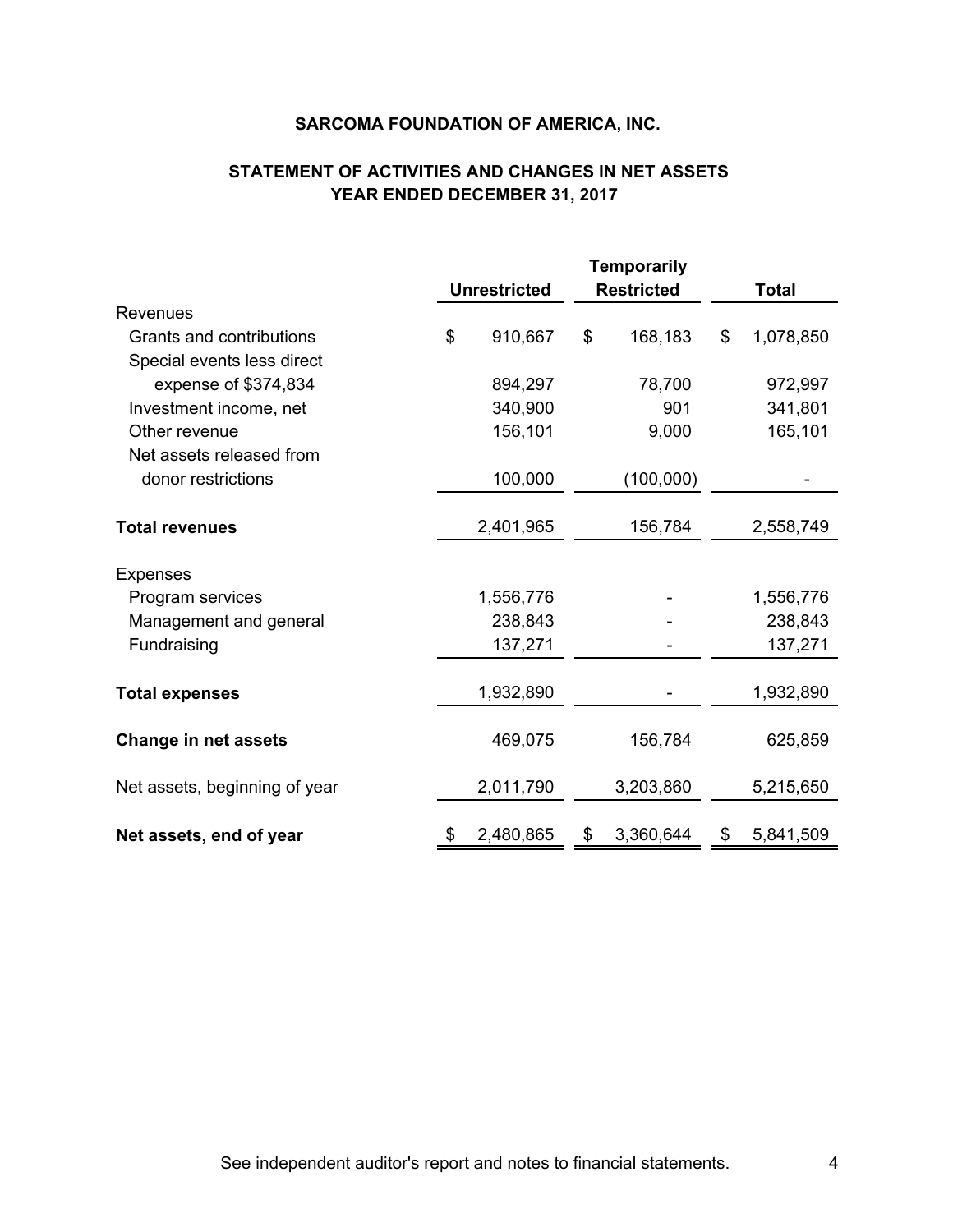# **STATEMENT OF CASH FLOWS YEAR ENDED DECEMBER 31, 2017**

| Cash flows from operating activities              |                 |
|---------------------------------------------------|-----------------|
| Changes in net assets                             | \$<br>625,859   |
| Adjustments to reconcile changes in net assets to |                 |
| net cash provided by operating activities         |                 |
| Realized and unrealized gain on investments       | (273, 227)      |
| Depreciation expense                              | 8,219           |
| Net change in:                                    |                 |
| Contributions receivable                          | (159, 688)      |
| Prepaid expenses                                  | 12,414          |
| Deposits                                          | 470             |
| Accounts payable                                  | (5, 167)        |
| Grants payable                                    | 87,990          |
| <b>Accrued expenses</b>                           | 281             |
| Accrued payroll and payroll taxes                 | 1,123           |
| Deferred revenue                                  | (23, 800)       |
| Net cash provided by operating activities         | 274,474         |
| Cash flows from investing activities              |                 |
| Purchase of equipment                             | (3,534)         |
| Purchase of investments                           | (156, 583)      |
| Proceeds from sale of investments                 | 49,305          |
| Net cash used in investing activities             | (110, 812)      |
| Net increase in cash                              | 163,662         |
| Cash and cash equivalents, beginning of year      | 1,443,023       |
| Cash and cash equivalents, end of year            | \$<br>1,606,685 |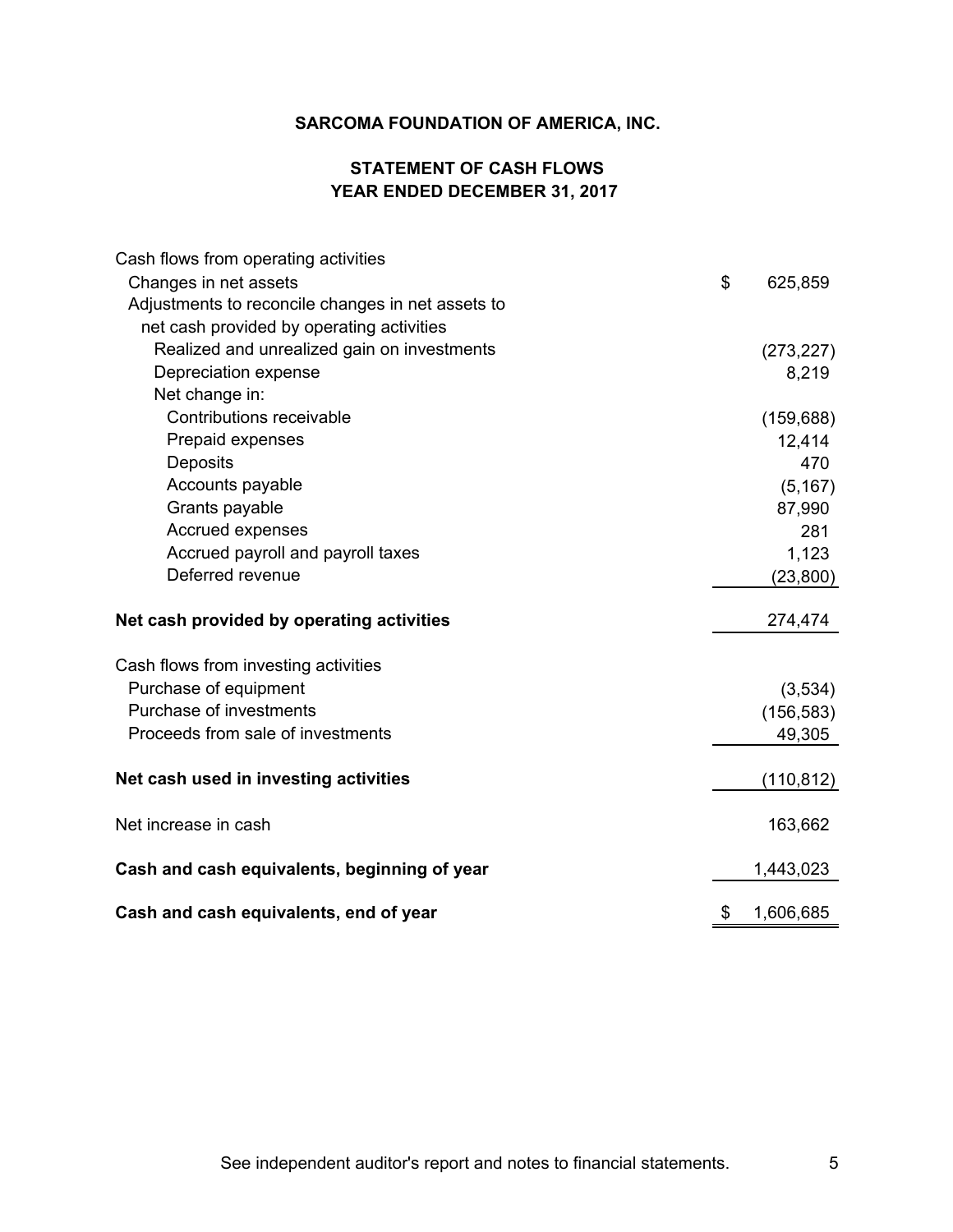# **STATEMENT OF FUNCTIONAL EXPENSES YEAR ENDED DECEMBER 31, 2017**

|                                     |                 | <b>Management</b> |                    |         |       |           |
|-------------------------------------|-----------------|-------------------|--------------------|---------|-------|-----------|
|                                     | Program         | and               |                    |         |       |           |
|                                     | <b>Services</b> | General           | <b>Fundraising</b> |         | Total |           |
| Grants                              | \$<br>937,614   | \$                | \$                 |         | \$    | 937,614   |
| Payroll, payroll taxes and benefits | 369,078         | 111,440           |                    | 69,909  |       | 550,427   |
| Professional fees                   | 22,586          | 35,497            |                    | 47,385  |       | 105,468   |
| Telephone and internet              | 56,801          | 2,383             |                    | 1,495   |       | 60,679    |
| <b>Promotional materials</b>        | 41,240          | 3,649             |                    | 2,289   |       | 47,178    |
| Occupancy                           | 30,253          | 9,135             |                    | 5,731   |       | 45,119    |
| Office expense                      | 31,760          | 6,235             |                    | 3,912   |       | 41,907    |
| Travel                              | 2,857           | 33,539            |                    |         |       | 36,396    |
| Registry                            | 27,558          |                   |                    |         |       | 27,558    |
| Software                            | 12,158          | 3,671             |                    | 2,303   |       | 18,132    |
| Dues and subscriptions              |                 | 13,875            |                    |         |       | 13,875    |
| <b>Registration fees</b>            | 7,165           | 2,163             |                    | 1,357   |       | 10,685    |
| Depreciation                        | 5,511           | 1,664             |                    | 1,044   |       | 8,219     |
| Printing and reproduction           | 1,300           | 6,729             |                    |         |       | 8,029     |
| Repairs and maintenance             | 5,249           | 1,585             |                    | 994     |       | 7,828     |
| Conferences and meetings            | 1,148           | 5,920             |                    |         |       | 7,068     |
| Insurance                           | 4,498           | 1,358             |                    | 852     |       | 6,708     |
| Total expenses                      | 1,556,776       | \$<br>238,843     | S                  | 137,271 | \$    | 1,932,890 |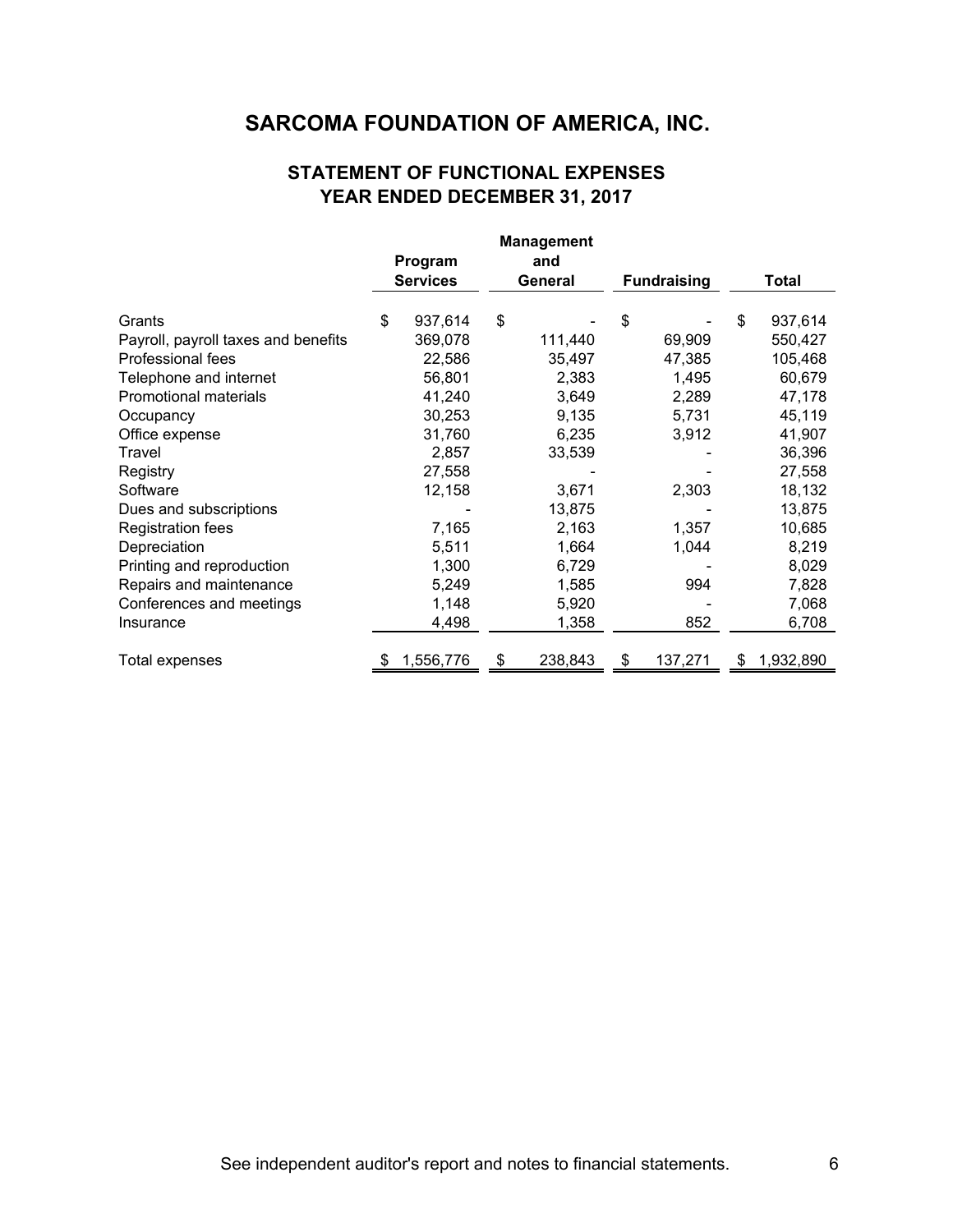# **NOTES TO FINANCIAL STATEMENTS YEAR ENDED DECEMBER 31, 2017**

### **1. Organization and summary of significant accounting policies**

#### **Organization**

Sarcoma Foundation of America, Inc. (the Organization) was incorporated on August 10, 2000 under the laws of the State of Maryland. The Organization has been approved for tax exempt status under Section 501(c)(3) of the internal Revenue Code.

The mission of Sarcoma Foundation of America, Inc. is to advocate for sarcoma patients by funding research and by increasing awareness about the disease. The organization raises money to privately fund grants for sarcoma researchers and conducts education and advocacy efforts on behalf of sarcoma patients.

#### **Method of accounting**

The financial statements have been prepared on the accrual basis of accounting. Accordingly, revenues are recognized when earned and expenses are recognized when obligations are incurred.

#### **Basis of presentation**

The Organization reports information regarding its financial position and activities according to three classes of net assets: unrestricted net assets, temporarily restricted net assets, and permanently restricted net assets.

#### **Cash and cash equivalents**

Cash equivalents are defined as highly-liquid short-term debt instruments whose maturity dates do not extend past three months from the original date of purchase. As of December 31, 2017, the organization held \$786,021 of such investments.

#### **Financial risk**

The Organization maintains its cash in bank deposit accounts which, at times, may exceed federally insured limits. The Organization has not experienced any losses on such accounts and believes it is not exposed to any significant financial risk on cash. Amounts in excess of federally insured limits at December 31, 2017 approximated \$648,000

The Organization invests in professionally managed portfolios that contain mutual funds and equity securities. Such investments are exposed to various market risks, such as interest rate, market, and credit. Due to the level of risk associated with such investments and the level of uncertainty related to changes in the value of such investments, it is at least reasonably possible that changes in risks in the near term would materially affect investment balances and the amount reported in the financial statements.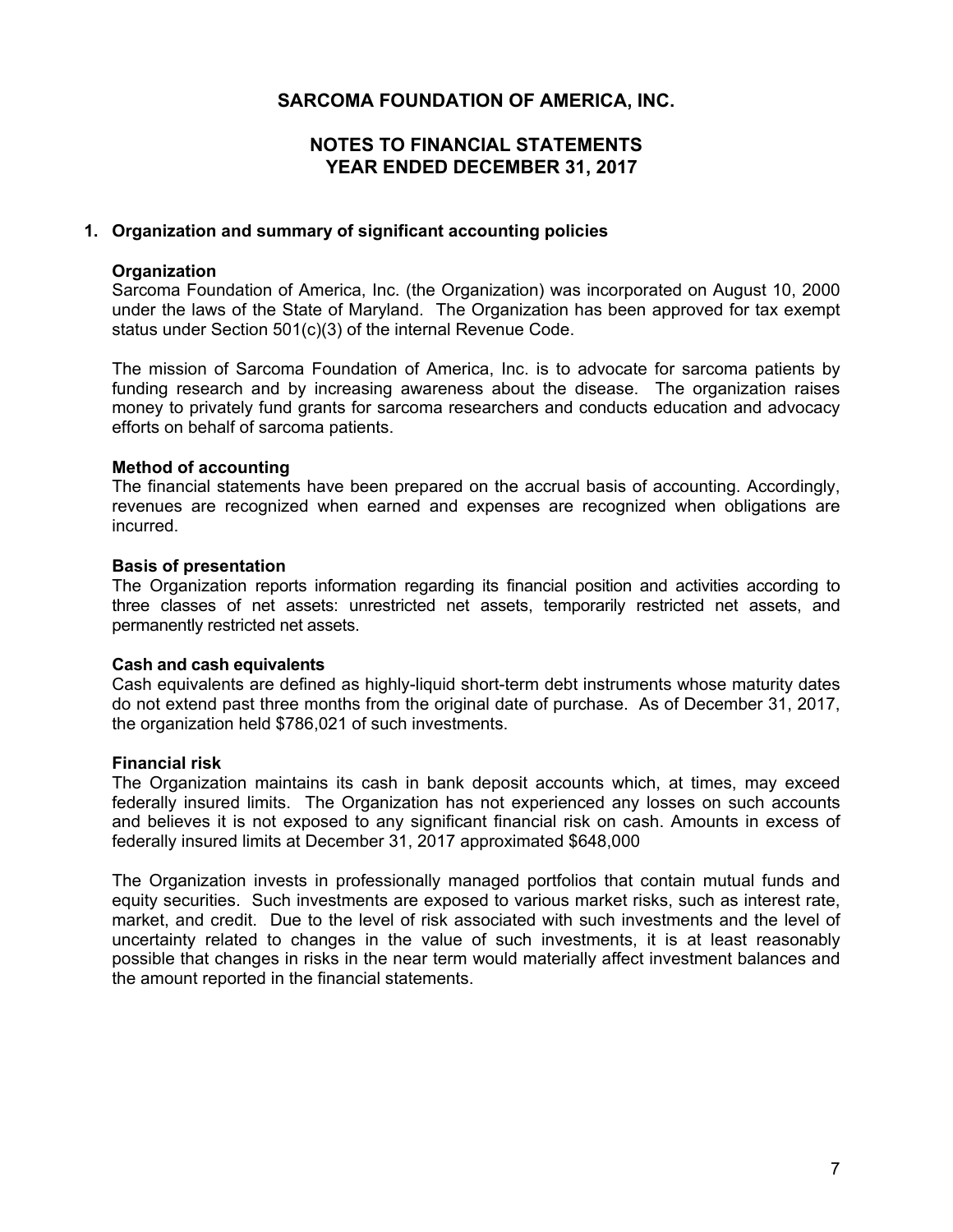# **NOTES TO FINANCIAL STATEMENTS (continued) YEAR ENDED DECEMBER 31, 2017**

#### **1. Organization and summary of significant accounting policies (continued)**

#### **Contributions receivable and allowance for doubtful accounts**

Contributions receivables are carried at their original amount less an estimate for doubtful accounts based on review of all outstanding amounts on a monthly basis. Management determines the allowance for doubtful accounts by identifying troubled accounts and by using the historical experience applied to an aging of accounts. Receivables are written off when deemed uncollectable. Recoveries of receivables previously written off are recorded when received. Management believes all accounts receivables as of December 31, 2017 are fully collectible. Contributions receivable reported as non-current are collectible in one to five years.

#### **Investments**

Investments are reflected at fair value, which is determined based on quoted market rates. To adjust the carrying value of investments, the change in fair value is reflected as part of investment income in the statement of activities.

#### **Property and equipment**

Property and equipment are stated at cost. An item is capitalized if its cost is \$500 or more and its estimated useful life is greater than one year. Depreciation is being provided using the straight-line method over their estimated useful lives of the related assets of five to seven years.

#### **Revenue recognition**

Contributions received are reported as unrestricted, temporarily restricted or permanently restricted support depending on the existence and/or nature of any donor restrictions. Support that is restricted by the donor is reported as an increase in temporarily restricted or permanently restricted net assets, depending on the nature of the restriction. When a donor restriction expires, that is, when a stipulated time restriction ends or purpose restriction is accomplished, temporarily restricted net assets are reclassified to unrestricted net assets and reported in the statement of activities as net assets released from restrictions. However, if a restriction is fulfilled in the same time period in which the support is received, the Organization reports the support as unrestricted.

#### **Contributions**

All contributions are considered to be available for unrestricted use unless the donor specifically restricts the contribution. Donated equipment and materials, if any, are reflected in the accompanying financial statements at their estimated fair values at the date of donation.

#### **Endowment funds**

The Organization follows FASB *ASC 958* relating to endowments. Management has determined that the Organizations temporarily restricted net assets and certain unrestricted net assets meet the definition of endowment funds under the Uniform Prudent Management of Institutional Funds Act (UPMIFA) and *ASC 958*.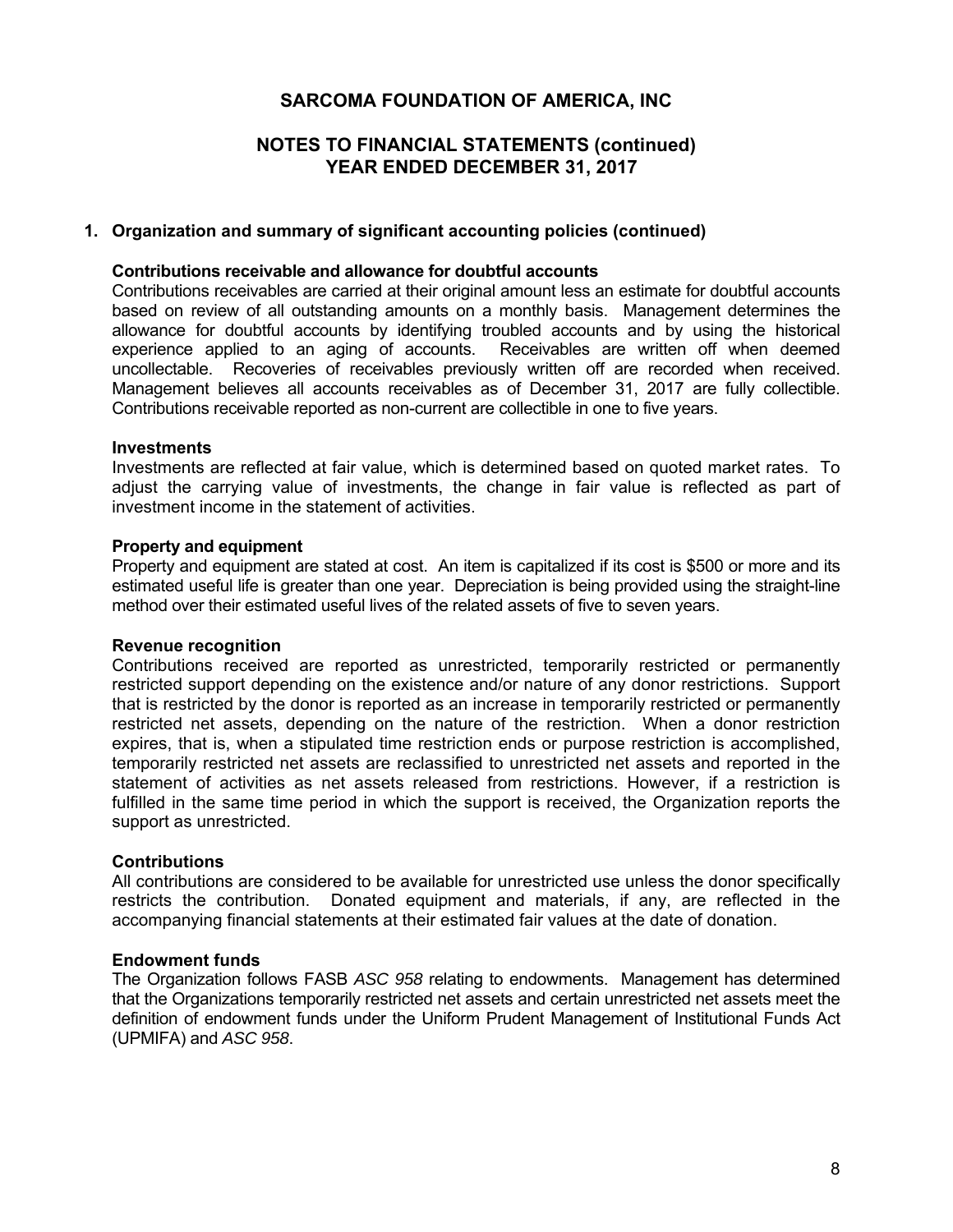# **NOTES TO FINANCIAL STATEMENTS (continued) YEAR ENDED DECEMBER 31, 2017**

#### **1. Organization and summary of significant accounting policies (continued)**

#### **Income taxes**

No provision has been made for income taxes, since the Organization has been determined to be exempt from income tax pursuant to Internal Revenue Code Section  $501(c)(3)$ . There was no net unrelated business taxable income during the year.

The Organization adopted the Financial Accounting Standards Board FASB ASC 740-10, *Income Taxes*, which requires an assessment of uncertainty in income taxes and certain financial statement disclosures relating to unrecognized tax benefits. For the year ended December 31, 2017, the Organization has determined that no material uncertain tax positions exist requiring either recognition or disclosure in the financial statements. No returns are currently under examination.

#### **Use of estimates**

The preparation of financial statements in conformity with generally accepted accounting principles requires management to make estimates and assumptions that affect certain reported amounts of assets and liabilities, disclosures of contingent assets and liabilities at the date of the financial statements, and the reported amounts of revenue and expenses during the reporting period. Actual results could differ from those estimates.

#### **2. Investments**

Investments at December 31, 2017, consist of mutual funds, marketable securities and corporate bonds in the amount of \$4,415,223.

Investment income for the year ended December 31, 2017, consists of the following:

| Realized and unrealized loss<br>Dividends and interest<br>Investment fees | 273,227<br>96.201<br>(27, 627) |
|---------------------------------------------------------------------------|--------------------------------|
| Net investment income                                                     | 341,801                        |

Return objective and risk parameters: The overall funds objective is to earn a long-term, riskadjusted total rate of return to support the designated programs. The Organization recognizes and accepts that pursuing such a goal involves risk and potential volatility. The Organization targets a diversified asset allocation that places a greater emphasis on mutual fund to achieve its long-term return objectives within prudent risk constraints. The Organization has established a portfolio asset allocation. While the asset allocation can be adjusted from time to time, it is designed to serve for long-time horizons based upon long-term expected returns. The Organization has a preference for simple investment structures which will have lower cost, easier oversight, and less complexity for internal financial management and auditing. Investments are available for sale and have been classified as short term.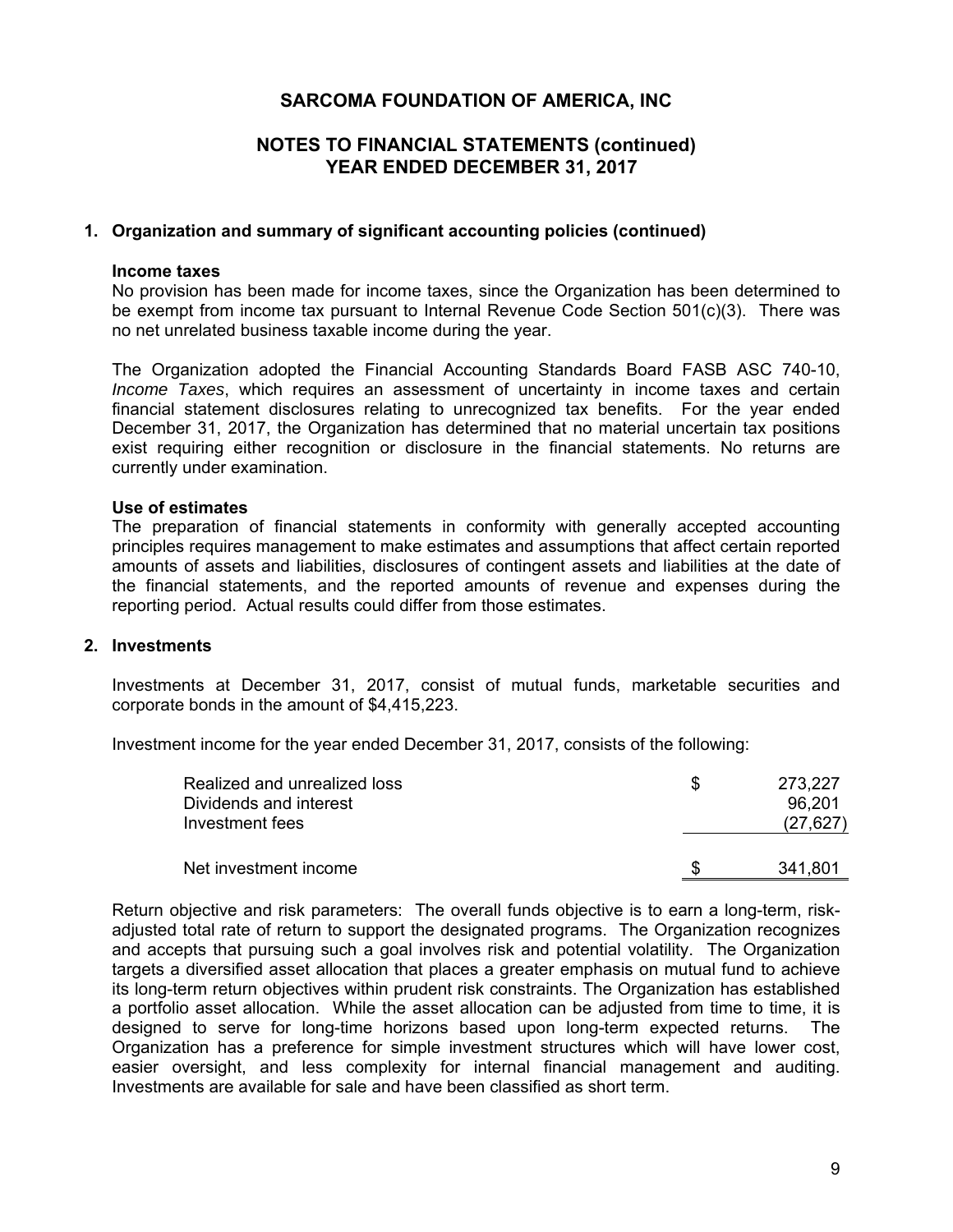# **NOTES TO FINANCIAL STATEMENTS (continued) YEAR ENDED DECEMBER 31, 2017**

#### **3. Fair value measurements**

The framework for measuring fair value provides a fair value hierarchy that prioritizes the inputs to valuation techniques used to measure fair value. The hierarchy gives the highest priority to unadjusted quoted prices in active markets for identical assets or liabilities (Level 1) and the lowest priority to unobservable inputs (Level 3). Valuation techniques maximize the use of relevant observable inputs and minimize the use of unobservable inputs. The three levels of the fair value hierarchy under Topic 820 are described as follows:

- Level 1 Inputs to the valuation methodology are quoted prices (unadjusted) in active markets for identical assets or liabilities that the Organization can access at the measurement date.
- Level 2 Inputs other than quoted prices included within Level 1 that are observable for the asset or liability, either directly or indirectly, such as:
	- Quoted prices for similar assets or liabilities in active markets
	- Quoted prices for identical or similar assets or liabilities in inactive markets
	- Inputs other than quoted prices that are observable for the asset or liability
	- Inputs that are derived principally from or corroborated by observable market data by correlation or other means.

If the asset or liability has a specified (contractual) term, the Level 2 input must be observable for substantially the full term of the asset or liability.

Level 3 – Inputs that are unobservable inputs for the asset or liability.

Following is a description of the valuation methodologies used for assets measured at fair value. There have been no changes in the methodologies used at December 31, 2017.

*Mutual fund*: Valued at daily closing price as reported by the fund. Mutual funds held by the Organization are open-end mutual funds that are registered with the Securities and Exchange Commission. These funds are required to publish their daily net asset value (NAV) and to transact at that price. The mutual funds held by the Organization are deemed to be actively traded.

*Corporate bonds:* Valued at present value of future interest payments and the bond's value upon maturity.

*Marketable securities:* Valued at the closing quoted market price.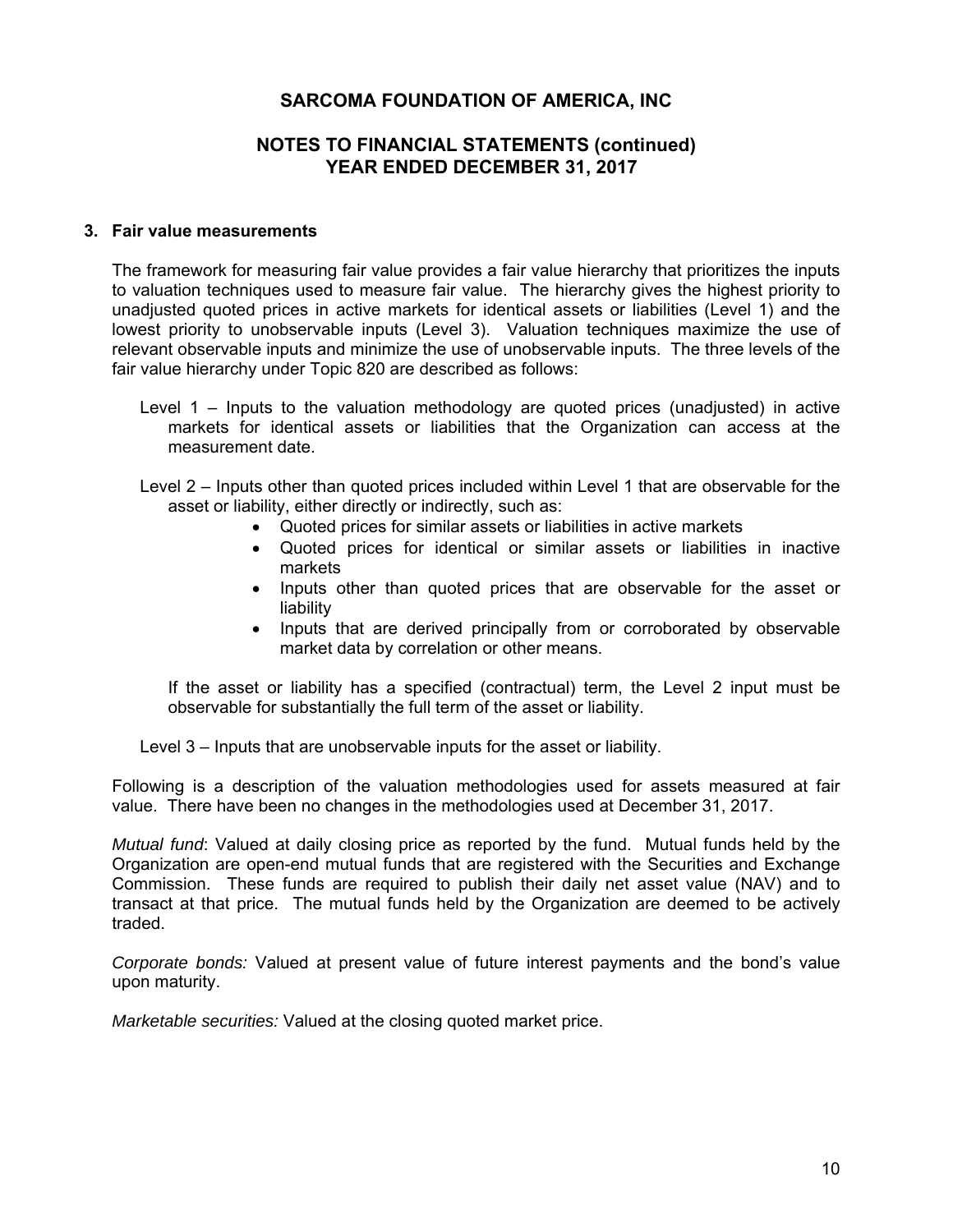# **NOTES TO FINANCIAL STATEMENTS (continued) YEAR ENDED DECEMBER 31, 2017**

#### **3. Fair value measurements (continued)**

The methods described above may produce a fair value calculation that may not be indicative of net realizable value or reflective of future fair values. Furthermore, while the Organization believes its valuation methods are appropriate and consistent with other market participants, the use of different methodologies or assumptions to determine the fair value of certain financial instruments could result in a different fair value measurement at the reporting date.

The following table sets forth by level, within the fair value hierarchy, the Organization's assets at fair value as of December 31, 2017. Classification within the fair value hierarchy table is based on the lowest level of any input that is significant to the fair value measurement.

|                       | Assets at Fair Value as of December 31, 2017 |  |           |    |         |      |         |  |  |
|-----------------------|----------------------------------------------|--|-----------|----|---------|------|---------|--|--|
|                       | Total                                        |  | Level 1   |    | Level 2 |      | Level 3 |  |  |
| Mutual funds          | \$<br>$2,961,788$ \$                         |  | 2,961,788 | \$ |         | - \$ |         |  |  |
| Marketable securities | 1,348,403                                    |  | 1,348,403 |    |         |      |         |  |  |
| Corporate bonds       | 105,032                                      |  |           |    | 105,032 |      |         |  |  |
|                       | 4,415,223                                    |  | 4,310,191 |    | 105,032 |      |         |  |  |

For the year ended December 31, 2017, there were no significant transfers between Levels 1, 2, or 3.

### **4. Commitments**

The Organization leases their main facility under a non-cancelable operating lease which terms go through October 31, 2018. Rent expense under the operating lease for the year ended December 31, 2017 was \$39,403. The future minimum lease payment under the operating lease is \$34,172 during the fiscal year of 2018.

The Organization has committed to the Sarcoma Alliance for Research through Collaboration (SARC) an annual contribution of \$80,000 over a five-year period, beginning in 2019, for a total of \$400,000 to support the Specialized Program in Research Excellence. This grant is contingent upon SARC receiving approval of additional funding from the National Cancer Institute (NCI). Management expects SARC to receive this funding however the Organization is not obligated to pay the annual contributions to SARC until SARC has shown they have received approval of the annual NCI funding. The President of Sarcoma Foundation of America is a member of the board of directors of SARC, accordingly this is a related party transaction.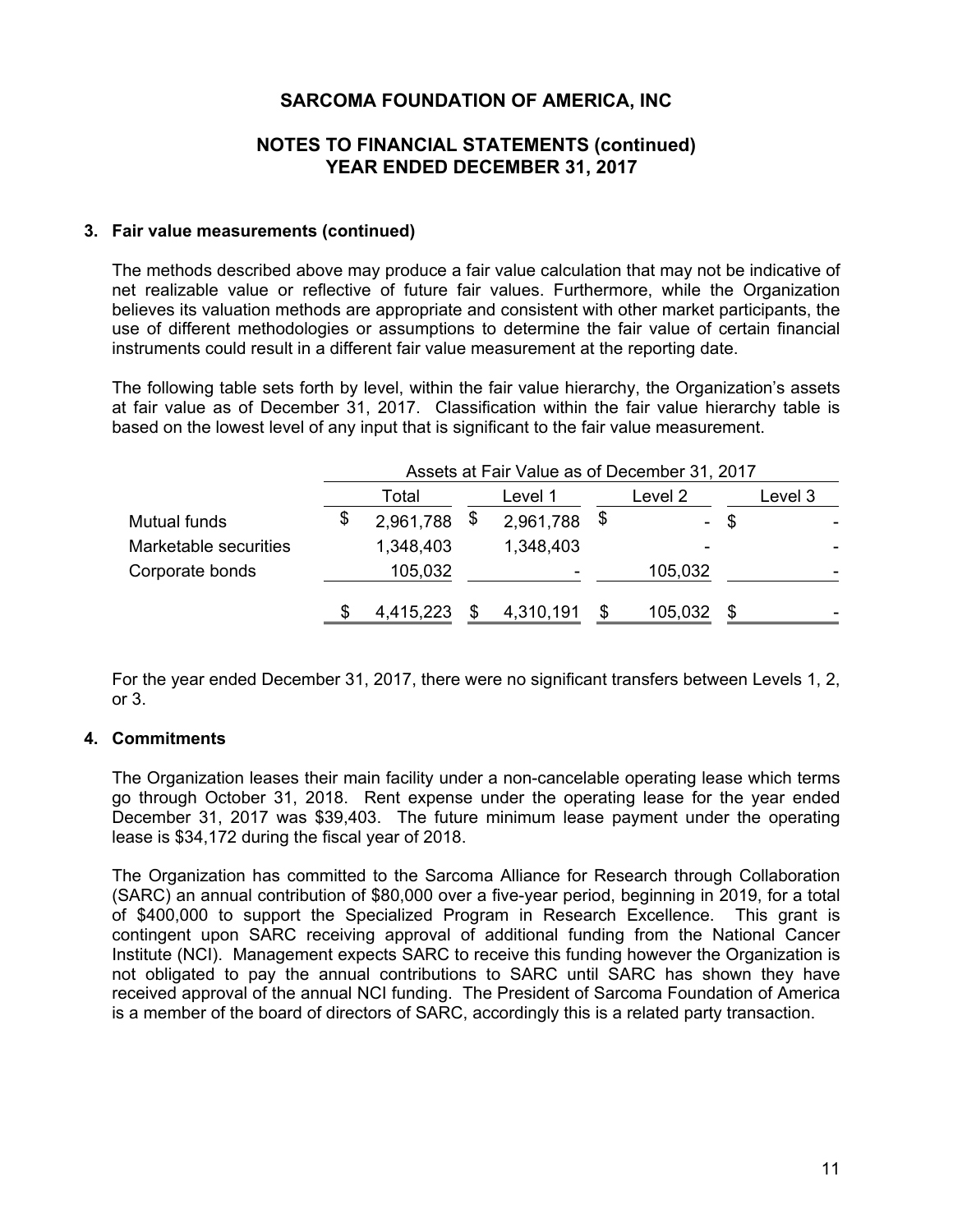# **NOTES TO FINANCIAL STATEMENTS (continued) YEAR ENDED DECEMBER 31, 2017**

#### **5. Functional allocation of expenses**

The costs of providing programs of the Organization have been summarized on a functional basis in the accompanying financial statements. Costs that can be identified with a particular program or support function are charged directly to that program function. Salaries and related costs have been allocated among the programs and supporting services based upon management's best estimates of the portion of these costs applicable to each program. Other allocable costs have been allocated to program services and to support services based upon management's best estimates.

#### **6. Retirement plan**

The Organization has a SIMPLE IRA plan covering all employees that earn over \$5,000 during the plan year. Employees are eligible to make elective deferrals on any day on or following the date of hire. Employer non-elective contributions are 2% of each participants' eligible compensation up to Internal Revenue Service compensation limits. The Organization's nonelective contribution for the year ended December 31, 2017 was \$8,885.

#### **7. Income taxes**

The Organization has not recognized any cumulative adjustment relating to the adoption of FASB ASC Income Tax Topic, nor are there any unrecognized tax benefits to be disclosed as of December 31, 2017. Uncertainty in income taxes for a not-for-profit organization would include the status of its exemption from taxes, status of filings in local jurisdictions, and unrelated business income, if any. The Organization's information return filings for the years 2014-2016 remain subject to examination by the Internal Revenue Service and Maryland. The federal and state returns for the year ended December 31, 2017, have not yet been filed.

### **8. Related party transactions**

During 2017, a \$100,000 pledge was made from a related party, of which \$50,000 was collected during 2017. The contribution receivable of \$50,000 at December 31, 2017 is expected to be received over a three-year period and thus is shown as non-current asset on the statement of financial position. This receivable accounts for 22% of total receivables. Current year revenues include \$100,000 of related party contributions.

During 2017, a \$100,000 grant was issued to Sarcoma Alliance for Research through Collaboration (SARC). The president of the Sarcoma Foundation of America is a member of the Board of Directors of SARC. Current year expenses include \$100,000 of related party grant expense in the statement of activities. Related party commitments are included in Note 4.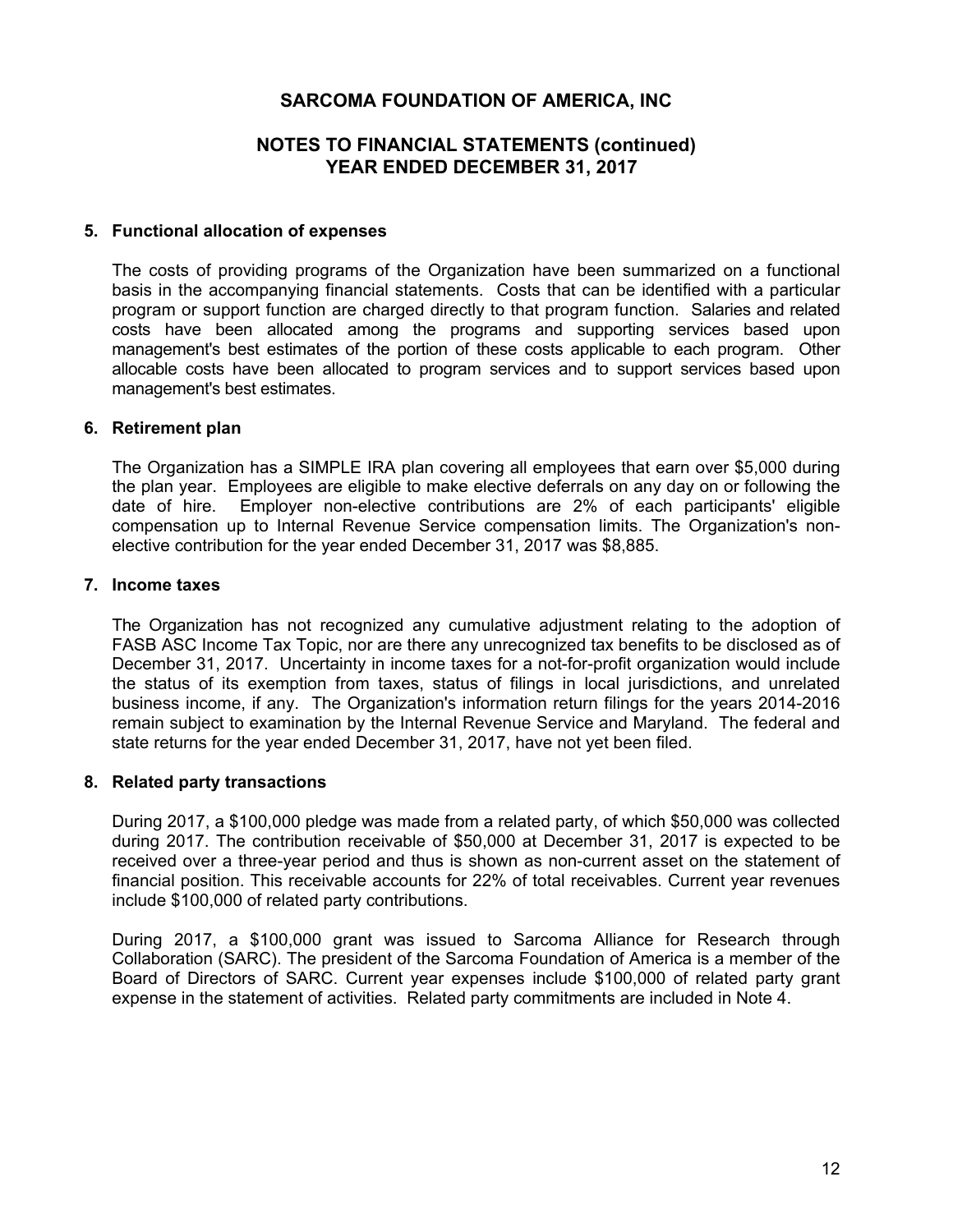# **NOTES TO FINANCIAL STATEMENTS (continued) YEAR ENDED DECEMBER 31, 2017**

#### **9. Temporarily restricted net assets**

Temporarily restricted net assets include donor restricted funds and other funds, which are only available for program activities. Temporarily restricted net assets were released from restriction during the year ended December 31, 2017, due to the purpose for the restriction being accomplished.

The temporarily restricted net assets as of December 31, 2017, are as follows:

| Aronsohn Memorial Fund for ULMS Research            | S | 2,788,301 |
|-----------------------------------------------------|---|-----------|
| Aronsohn Memorial Fund for General Sarcoma Research |   | 343,149   |
| Donor restricted endowment - corpus                 |   | 101,378   |
| Donor restricted endowment - earnings               |   | 901       |
| Donor restricted endowment - pledge not received    |   | 50,000    |
| Jay Vernon Jackson Memorial Research Award          |   | 40,415    |
| 2018 Special events                                 |   | 27,500    |
| 2018 Educational conference                         |   | 9,000     |
| Total                                               | S | 3,360,644 |

#### **10. Board designated**

The board has designated reserves for the following purpose as of December 31, 2017:

| STL Cure Sarcoma Research Award Fund        | S   | 68,822  |
|---------------------------------------------|-----|---------|
| RTCS Cure Sarcoma Research Award Fund       |     | 205,597 |
| Pittsburgh Cure Sarcoma Research Award Fund |     | 94.141  |
| Board designated endowment - Corpus         |     | 169,298 |
|                                             |     |         |
|                                             | \$. | 537,858 |

### **11. Endowment**

The Organization's endowment funds consist of funds established for supporting innovative research proposals whose results could lead to the development of new and better drugs or biologic agents for the treatment of sarcoma. As required by accounting principles generally accepted in the United States of America, net assets associated with endowment funds are classified and reported based on the existence or absence of donor-imposed restrictions.

The Organization's Board has interpreted UPMIFA to mean that the recognition of donated funds as endowment funds applies to temporarily restricted endowments, where the principal is available for expenditure with a prudent annual draw devoted to specific activities or general operations, as specified by the donor. The Organization's Board has also established a board-designated endowment.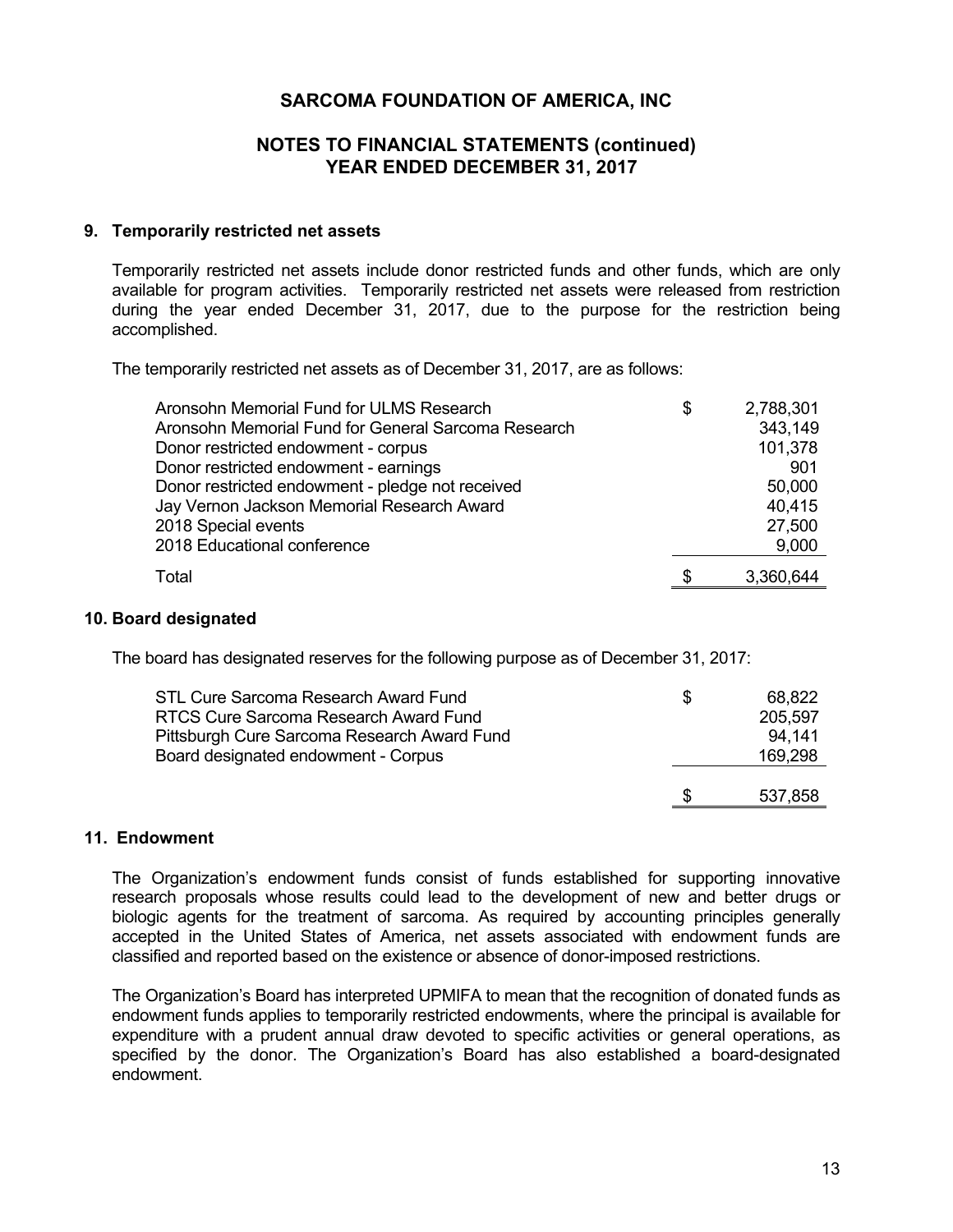### **NOTES TO FINANCIAL STATEMENTS (continued) YEAR ENDED DECEMBER 31, 2017**

#### **11. Endowment (continued)**

As a result of this interpretation, the Organization classifies as temporarily restricted net assets the original value of gifts donated to the donor restricted endowment, the original value of subsequent gifts to the donor restricted endowment, and accumulations to the donor restricted endowment made in accordance with the direction of the applicable donor gift instrument at the time the accumulation is added to the fund.

The earnings on the donor-restricted endowment fund is classified as temporarily restricted net assets until those amounts are appropriated for expenditure by the Organization in a manner consistent with the standard of prudence prescribed by UPMIFA. In accordance with UPMIFA, the Organization considers the following factors in making a determination to appropriate or accumulate donor-restricted endowment funds: the duration and preservation of the fund, the purposes of the donor-restricted endowment fund, general economic conditions, the possible effect of inflation and deflation, the expected total return from income and the appreciation of investments, and the other resources of the Organization.

The Organization has a policy of appropriating for distribution when income and earnings from the principal exceed the sum of \$50,000 for research grants. If the income and earnings have not exceeded \$50,000, appropriations may be made for partial grants supplemented with other funding sources. When the total assets of the Endowment reach the sum of \$1,000,000, the Endowment shall annually distribute a management fee of one percent of the total assets in the Endowment. In establishing this policy, the Organization considered the long-term expected return on its investment assets, the nature and duration of the endowment funds, and the possible effects of inflation.

Endowment net asset composition by type of fund:

|                                  | Temporarily  |         |  |            |  |         |  |  |
|----------------------------------|--------------|---------|--|------------|--|---------|--|--|
|                                  | Unrestricted |         |  | Restricted |  | Total   |  |  |
| December 31, 2017                |              |         |  |            |  |         |  |  |
| Donor-restricted endowment funds | \$           | ٠       |  | 102.165    |  | 102,165 |  |  |
| Board-designated endowment funds |              | 171.042 |  | -          |  | 171.042 |  |  |
| Total funds                      |              | 171.042 |  | 102.165    |  | 273.207 |  |  |